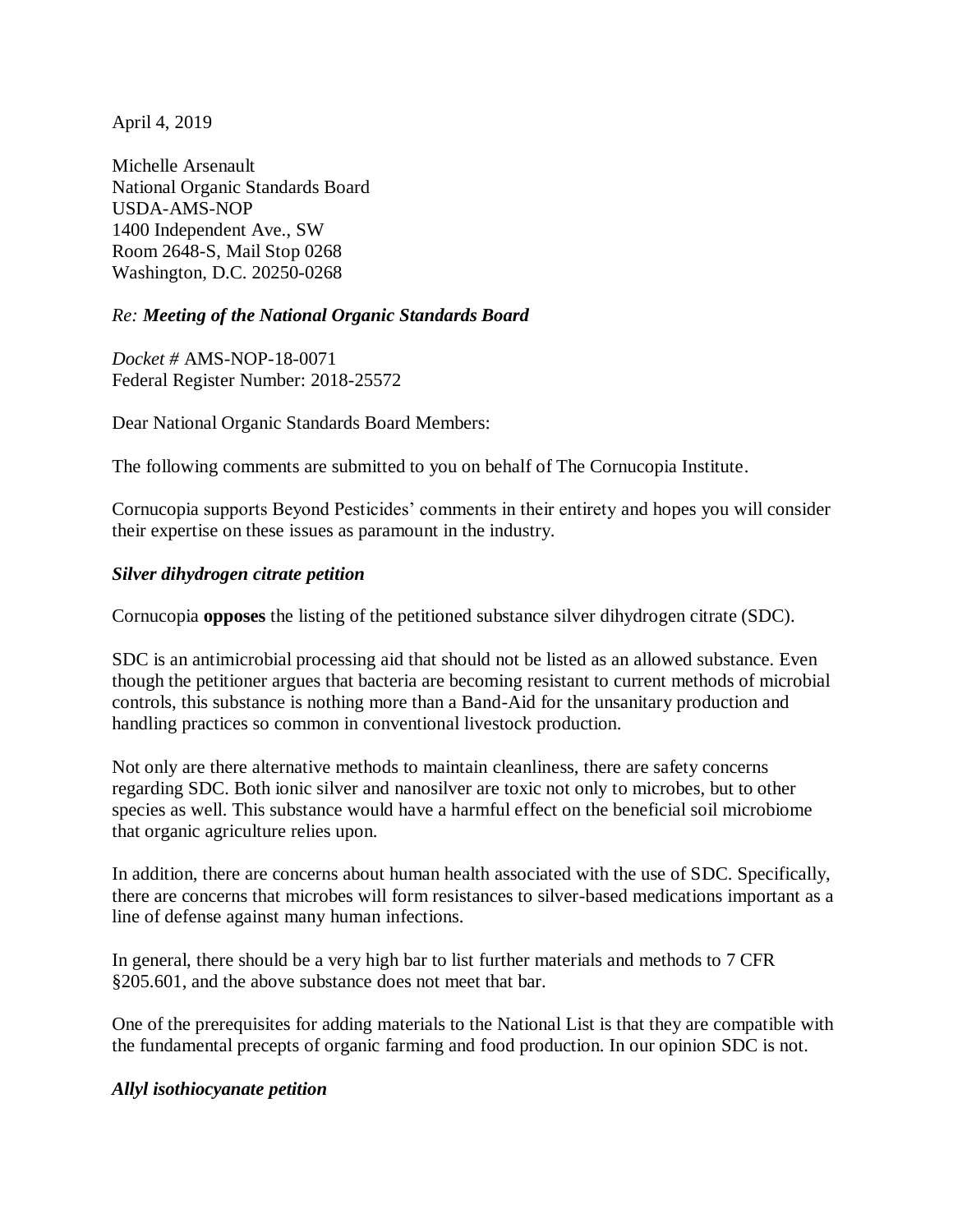Cornucopia **opposes** the listing of petitioned substance allyl isothiocyanate (AITC).

AITC is pre-plant fumigant proposed as an allowed synthetic substance in organic crop production (§ 205.601). Cornucopia has concerns this material would cause serious impacts on biodiversity, particularly soil biodiversity that supports authentic organic production. The TR says: "AITC is also toxic to fungi that produce mutualistic relationships with plants and prey on pest insects. Therefore, non-target plants and beneficial microorganisms would be damaged in treatment plots due [to] AITC drift."<sup>1</sup> This material is in no way compatible with organic production and should not be included in the National List.

# *Marine materials in organic crop production*

Ocean ecosystems are fragile and under threat from climate change (including ocean acidification), as well as shipping and other direct human activities. We concur with the public comments that organic agriculture should not contribute to the problem of contamination and harm to ecosystems. To do so would be incompatible with the basic principles of organic agriculture.

To this end we concur with Beyond Pesticides that there *must* be enforceable protective rules for the use of marine materials in organic production. As the subcommittee addresses in the discussion document, there are many potential pitfalls associated with the use of marine algae.

We would support an annotation in any listing of marine algae that would create specific, enforceable rules for the harvest of the material and the protection of the biodiverse ecosystems these wild materials are part of. This would prevent an arbitrary alteration to how marine algaes are used in organic production but would still allow the NOSB to review said annotation every five years (so that it can be altered to account for changing environmental conditions).

We appreciate that the NOSB is exploring the best means of accounting for and minimizing the environmental impact of marine algae used in organic crop production inputs. In the future this kind of detailed analysis should be done for every marine product or material; in most cases, rules that currently apply to land-based materials cannot be easily translated to marine products.

## *DL-Methionine sunset*

Cornucopia supports the complete re-examination of the necessity of synthetic methionine in poultry diets, with the end goal of lowering or phasing out the allowed amounts of methionine in poultry diets. Overall, Cornucopia believes that synthetic methionine is not compatible with organic principles and should be phased out; at a minimum, an expiration date to the listing should be added to push the issue. With the proper incentive, natural alternatives (including management changes and dietary additions) can be substituted for synthetic methionine.

Methionine is required for proper cell development and feathering in poultry and has been added in synthetic form to organic poultry feed since the inception of the National Organic Standards

 $\overline{a}$ <sup>1</sup> TR lines 687-689.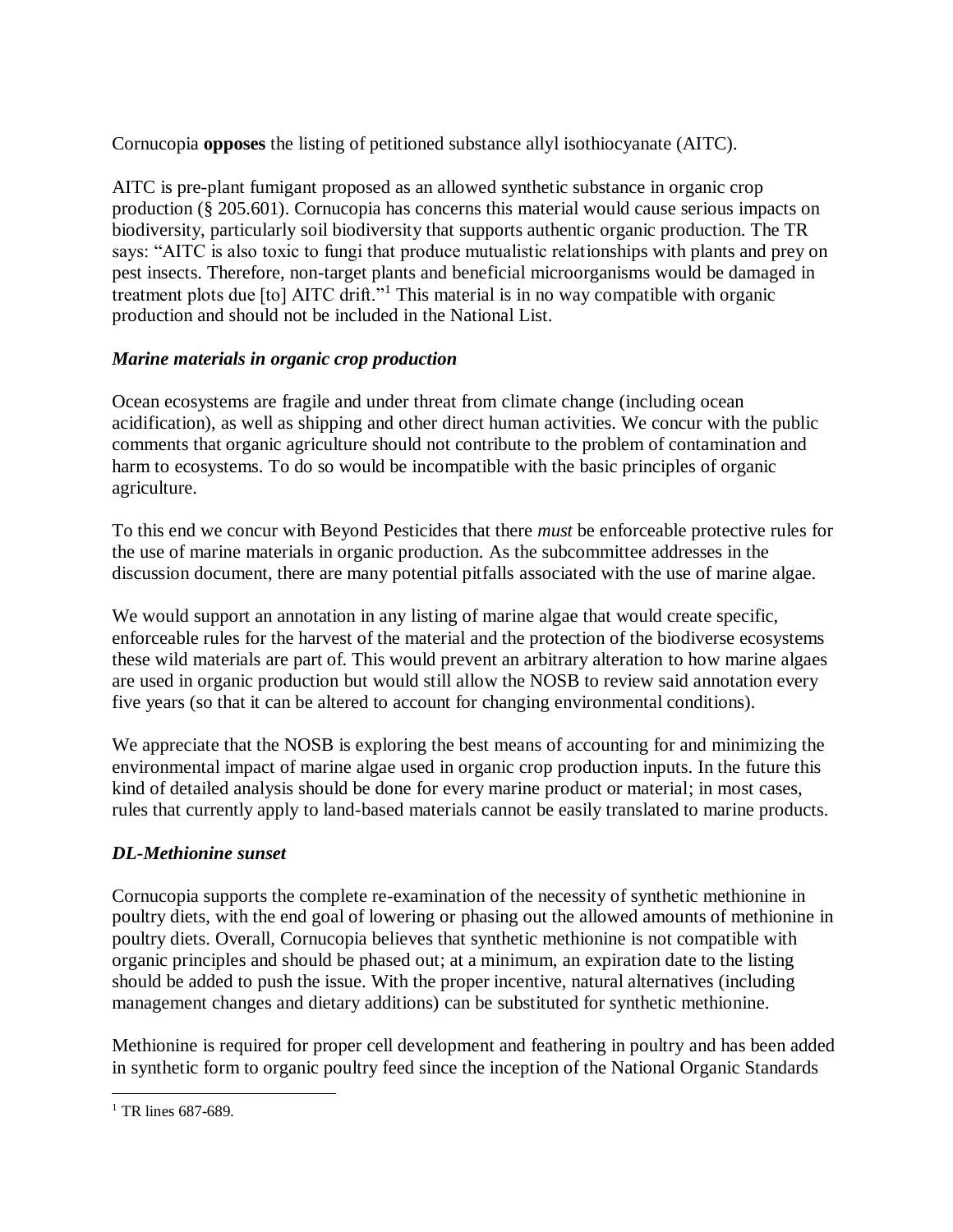under the Organic Foods Production Act (OFPA). Synthetic methionine is currently allowed in organic production at a set rate of pounds of synthetic 100 percent methionine per ton of feed in the diet: laying chickens—2 pounds; broiler chickens—2.5 pounds; turkeys and all other poultry—3 pounds.

We have concerns that synthetic methionine is being used principally as a production tool at current rates of administration. If accurate, this would not be compatible with organic agriculture. The argument that synthetic methionine is a dietary supplement essential for animal welfare is also incorrect: high animal welfare is predicated on a natural diet and time spent outdoors performing natural behaviors (which in the case of poultry includes foraging).

Organic farmers that are dedicated to organic ideals raise their meat chickens and egg-laying hens on pasture, in compliance with the organic rules that require them to spend time outdoors. Pasture-raised poultry are likely to forage, acquiring more natural methionine from their diet. It is indoor confinement that limits this natural availability of methionine.

Fixed houses—the industry standard in conventional agriculture—may have doors leading to the outdoors, but often no more than 10% of the birds use the outdoor space provided. Outdoor runs are often of poor quality (having little to no vegetation), if they are present at all.

Foraging on pasture contributes to a natural source for methionine. Since organic poultry production is intended to use pasture-based methodology, the NOSB should re-examine the current allowed level of synthetic methionine.

One reason we request this re-examination is that there are potential alternative sources of methionine. These sources have not been considered by the NOSB recently. For example, omnivorous birds like chickens and turkeys consume insects as part of their ancestral diets. Raising insects to supplement poultry diets may be a more natural route to supplement this essential amino acid: current research into black soldier fly larvae indicates that they could be a promising source of natural methionine in poultry diets.

### *General comments on organic integrity*

The organic label's system of checks and balances has strayed from the principles that formed the organic movement.

Consumers, farmers, and public interest organizations feel their voices are not being heard by the USDA or the NOSB. Inevitably, this will lead to a backlash against the organic label, which will hurt family farms more than the corporate interests who are putting them out of business. This goes against the purpose behind organic legislation.

We have hope that the industry will come together to stand for what sets the organic label apart from other agriculture: a dedication to healthy soil, outdoor access for livestock, and greater economic support for family farms.

Sincerely,